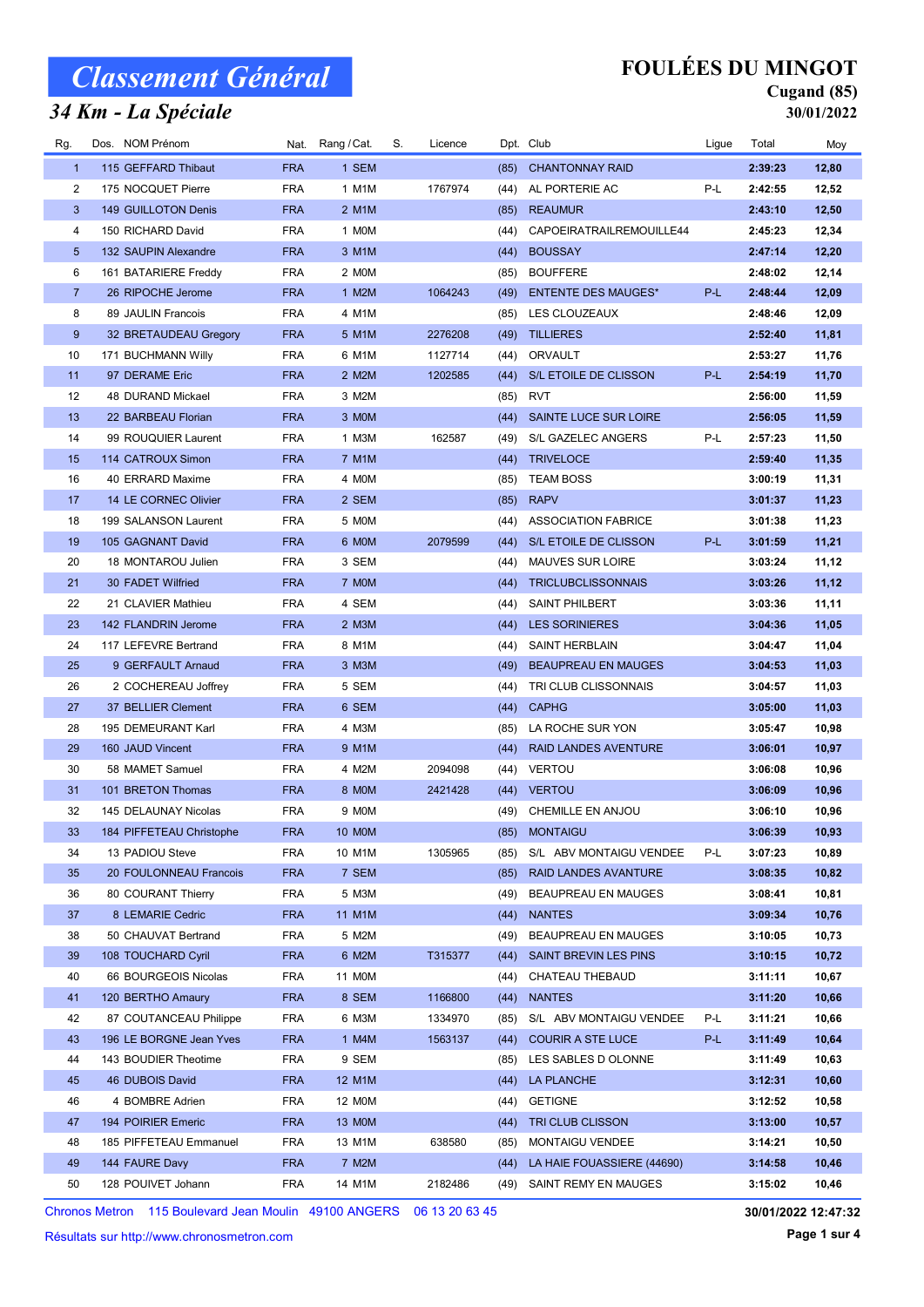#### 34 Km - La Spéciale

## FOULÉES DU MINGOT

#### Cugand (85) 30/01/2022

| Rg. | Dos. NOM Prénom         |            | Nat. Rang / Cat. | S. | Licence |      | Dpt. Club                       | Ligue | Total   | Moy    |
|-----|-------------------------|------------|------------------|----|---------|------|---------------------------------|-------|---------|--------|
| 51  | 34 DUPE Bastien         | <b>FRA</b> | <b>10 SEM</b>    |    |         | (49) | ANGERS                          |       | 3:15:21 | 10,44  |
| 52  | 64 LETORT Aurelien      | <b>FRA</b> | 15 M1M           |    |         | (44) | TRIATHLON CLUB NANTAIS          |       | 3:15:28 | 10,44  |
| 53  | 45 LOIRET David         | <b>FRA</b> | 16 M1M           |    |         | (85) | <b>RAID LANDES AVENTURE</b>     |       | 3:15:47 | 10,42  |
| 54  | 38 PETITEAU Florian     | FRA        | 17 M1M           |    |         | (85) | <b>BOSS</b>                     |       | 3:16:01 | 10,41  |
| 55  | 49 CHENARD Olivier      | <b>FRA</b> | 18 M1M           |    |         | (44) | <b>GETIGNE</b>                  |       | 3:16:06 | 10,40  |
| 56  | 176 LAIGNEL Baptiste    | <b>FRA</b> | 11 SEM           |    |         | (37) | <b>TOURS</b>                    |       | 3:16:43 | 10,37  |
| 57  | 17 NOCET Emmanuel       | <b>FRA</b> | 19 M1M           |    |         | (85) | <b>MONTAIGU VENDEE</b>          |       | 3:17:52 | 10,31  |
| 58  | 138 BACHELIER Sebastien | FRA        | 20 M1M           |    | 118353  | (85) | S/L ABV MONTAIGU VENDEE         | P-L   | 3:18:38 | 10,27  |
| 59  | 88 BOURON Matthieu      | <b>FRA</b> | 21 M1M           |    |         | (85) | <b>MONTAIGU VENDEE</b>          |       | 3:18:43 | 10,27  |
| 60  | 71 CRAND Denis          | FRA        | 14 M0M           |    |         |      | (44) LES TDD                    |       | 3:18:53 | 10,26  |
| 61  | 139 LOCTEAU Yann        | <b>FRA</b> | 8 M2M            |    |         | (44) | TRI CLUB CLISSONNAIS            |       | 3:19:00 | 10,25  |
| 62  | 177 BERNARD Philippe    | FRA        | 7 M3M            |    |         | (40) | LA MEIGNANNE                    |       | 3:19:01 | 10,25  |
| 63  | 182 REIGNIER Tony       | <b>FRA</b> | 12 SEM           |    |         | (49) | LA ROMAGNE                      |       | 3:20:14 | 10,19  |
| 64  | 24 COTTEVERTE Vincent   | <b>FRA</b> | 22 M1M           |    |         | (44) | LE PALLET                       |       | 3:20:49 | 10,16  |
| 65  | 23 SAUPIN Arthur        | <b>FRA</b> | 13 SEM           |    |         | (85) | DOMPIERRE SUR YON               |       | 3:20:55 | 10,15  |
| 66  |                         | <b>FRA</b> | 23 M1M           |    |         |      | <b>CUGAND</b>                   |       | 3:21:14 |        |
|     | 172 GIRARD Jeremy       |            |                  |    |         | (85) |                                 | P-L   |         | 10,14  |
| 67  | 76 PASGRIMAUD Mickael   | <b>FRA</b> | 9 M2M            |    | 1761704 | (44) | S/L AC ST-BREVIN                |       | 3:21:43 | 10,11  |
| 68  | 72 CRAND Jean Philippe  | FRA        | 24 M1M           |    |         | (28) | <b>TOURY</b>                    |       | 3:21:45 | 10,11  |
| 69  | 133 CARON Samuel        | <b>FRA</b> | 10 M2M           |    | 2192783 | (44) | <b>BOUAYE</b>                   |       | 3:22:05 | 10, 10 |
| 70  | 12 MOREL Olivier        | FRA        | 11 M2M           |    |         | (49) | <b>CHOLET</b>                   |       | 3:22:12 | 10,09  |
| 71  | 125 BOUTET Anthony      | <b>FRA</b> | <b>15 MOM</b>    |    |         | (49) | <b>EASY RUNNERS</b>             |       | 3:22:28 | 10,08  |
| 72  | 156 GERGAUD Nicolas     | <b>FRA</b> | 25 M1M           |    |         | (49) | <b>MAULEVRIER</b>               |       | 3:22:35 | 10,07  |
| 73  | 83 BERNAUDEAU Mathieu   | <b>FRA</b> | 14 SEM           |    |         | (85) | LA ROCHE SUR YON                |       | 3:22:44 | 10,06  |
| 74  | 84 FORTIN Thibaut       | <b>FRA</b> | 15 SEM           |    |         | (85) | LA ROCHE SUR YON                |       | 3:22:45 | 10,06  |
| 75  | 141 MAUSSION Jean Paul  | <b>FRA</b> | 1 M6M            |    | 1424231 | (44) | <b>CARQUEFOU AC</b>             | P-L   | 3:23:03 | 10,05  |
| 76  | 188 JOUSSEAUME Max      | FRA        | 12 M2M           |    | 1888788 | (44) | S/L RCN LOIRE DIVATTE           | P-L   | 3:23:39 | 10,02  |
| 77  | 75 BUCCO Guillaume      | <b>FRA</b> | 13 M2M           |    |         | (44) | <b>TDD</b>                      |       | 3:23:40 | 10,02  |
| 78  | 70 MOCQUET Eric         | FRA        | 26 M1M           |    |         | (85) | <b>MONTAIGU VENDEE</b>          |       | 3:26:03 | 9,90   |
| 79  | 155 RAMBAUD Stephane    | <b>FRA</b> | <b>16 MOM</b>    |    |         | (44) | <b>PAULX</b>                    |       | 3:26:17 | 9,89   |
| 80  | 29 BOURGET Clement      | FRA        | 16 SEM           |    |         | (49) | <b>BOUZILLE</b>                 |       | 3:27:36 | 9,83   |
| 81  | 11 BOUTIN Benjamin      | <b>FRA</b> | <b>17 MOM</b>    |    |         |      | $(85)$ ASC                      |       | 3:27:37 | 9,83   |
| 82  | 36 GAUTIER Charly       | FRA        | 17 SEM           |    |         |      | (85) ST GEORGES DE MONTAIGU     |       | 3:27:50 | 9,82   |
| 83  | 68 LE GUYADER Dominique | <b>FRA</b> | 8 M3M            |    |         | (85) | <b>CUGAND</b>                   |       | 3:28:04 | 9,80   |
| 84  | 126 BONDU Ludovic       | FRA        | 14 M2M           |    |         | (49) | <b>EASY RUNNERS</b>             |       | 3:28:54 | 9,77   |
| 85  | 110 PFAFF Romain        | <b>FRA</b> | 15 M2M           |    |         | (85) | <b>LE GIROUARD</b>              |       | 3:29:05 | 9,76   |
| 86  | 3 LUCOT Mathieu         | FRA        | <b>18 MOM</b>    |    |         | (44) | TRI CLUB CLISSONNAIS            |       | 3:29:50 | 9,72   |
| 87  | 140 ERMENIER Yann       | <b>FRA</b> | 16 M2M           |    |         | (44) | LE PELL RUN                     |       | 3:31:08 | 9,66   |
| 88  | 190 DUPERAL Brice       | FRA        | 18 SEM           |    |         | (85) | SAINT HILAIRE DE LOULAY         |       | 3:31:57 | 9,63   |
| 89  | 6 POUPLARD Romuald      | <b>FRA</b> | 27 M1M           |    |         | (49) | LE MAY SUR EVRE                 |       | 3:32:21 | 9,61   |
| 90  | 178 LE GALL Erwann      | FRA        | 17 M2M           |    |         | (44) | RAID FINISTERE SUD              |       | 3:32:46 | 9,59   |
| 91  | 170 AUFFRET Laurent     | <b>FRA</b> | 28 M1M           |    | 2283696 | (44) | SAINT PHILBERT DE GRAND LIE     |       | 3:32:46 | 9,59   |
| 92  | 134 FILLAUDEAU Olivier  | FRA        | 9 M3M            |    | 1651654 | (44) | AS CHU NANTES                   | P-L   | 3:33:07 | 9,57   |
| 93  | 119 BAZIN Vincent       | <b>FRA</b> | 18 M2M           |    | 1039335 | (44) | AS CHU NANTES                   | P-L   | 3:33:47 | 9,54   |
| 94  | 116 ALLARD Sebsatien    | <b>FRA</b> | <b>19 MOM</b>    |    |         | (85) | <b>ESSARTS EN BOCAGE</b>        |       | 3:34:20 | 9,52   |
| 95  | 42 TRICOIRE Fabrice     | <b>FRA</b> | 10 M3M           |    |         | (44) | LES TOQUES DU BITUME            |       | 3:34:24 | 9,51   |
| 96  | 77 PROUX Ludovic        | FRA        | 11 M3M           |    | 1969270 | (44) | ATHLETIC CLUB DU PAYS D ANC P-L |       | 3:34:35 | 9,51   |
| 97  | 35 LUDOVIC Bodet        | <b>FRA</b> | 29 M1M           |    |         | (85) | SAINT HILAIRE DE LOULAY         |       | 3:34:44 | 9,50   |
| 98  | 198 RONDEAU Pascal      | FRA        | 12 M3M           |    |         | (44) | <b>ASSOCIATION FABRICE</b>      |       | 3:35:19 | 9,47   |
| 99  | 25 MAUGET Sonia         | <b>FRA</b> | 1 M3F            | F. | 1797674 | (44) | S/L RCN LOIRE DIVATTE           | P-L   | 3:35:20 | 9,47   |
| 100 | 174 LIMEUL Sylvain      | FRA        | 19 M2M           |    |         |      | (44) REZE                       |       | 3:36:21 | 9,43   |

Chronos Metron 115 Boulevard Jean Moulin 49100 ANGERS 06 13 20 63 45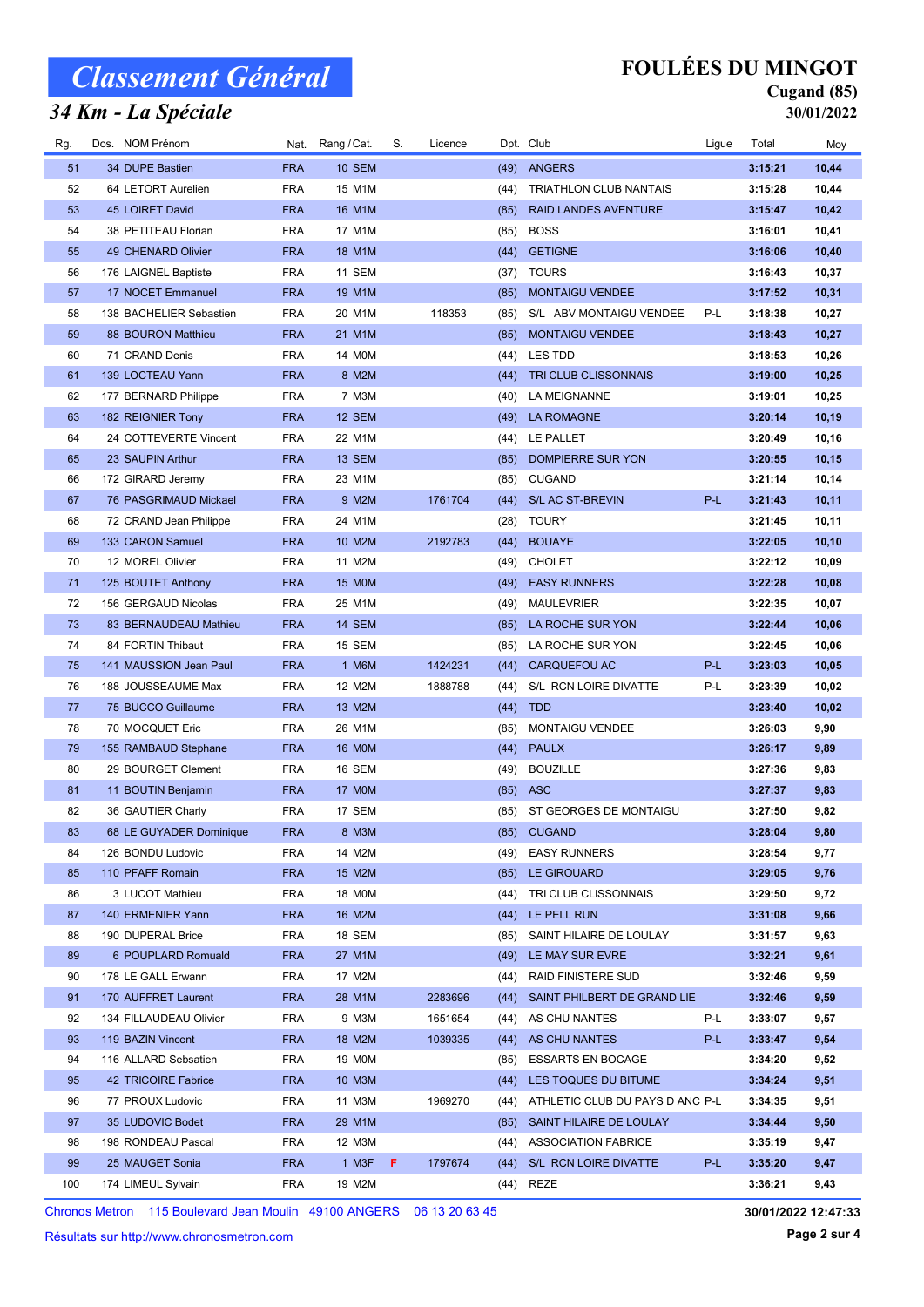### 34 Km - La Spéciale

## FOULÉES DU MINGOT

## Cugand (85)

30/01/2022

| Rg. | Dos. NOM Prénom         | Nat.       | Rang / Cat.                   | S. | Licence |      | Dpt. Club                     | Ligue | Total   | Moy  |
|-----|-------------------------|------------|-------------------------------|----|---------|------|-------------------------------|-------|---------|------|
| 101 | 53 DOUILLARD Stephane   | <b>FRA</b> | 30 M1M                        |    |         | (44) | ST AIGNAN DE GRAND LIEU       |       | 3:36:26 | 9,43 |
| 102 | 181 GUILLET Christophe  | <b>FRA</b> | 20 M0M                        |    |         | (85) | SAINT HILAIRE DE LOULAY       |       | 3:37:02 | 9,40 |
| 103 | 151 RAFFIN Vanessa      | <b>FRA</b> | 1 M <sub>2</sub> F            | F  | 1971501 | (85) | <b>JOGGING CLUB SABLAIS</b>   | P-L   | 3:37:23 | 9,38 |
| 104 | 183 HUBERT Vincent      | <b>FRA</b> | 20 M2M                        |    | 1247112 | (44) | AS CHU NANTES                 | P-L   | 3:37:51 | 9,36 |
| 105 | 91 JAULIN Simon         | <b>FRA</b> | 31 M1M                        |    |         | (85) | <b>L HERBERGEMENT</b>         |       | 3:38:04 | 9,36 |
| 106 | 137 BROSSET Robert      | <b>FRA</b> | 2 M4M                         |    |         | (44) | <b>GUIBOLES ET GAMBETTES</b>  |       | 3:38:46 | 9,32 |
| 107 | 197 BOUCHER Camille     | <b>FRA</b> | 1 ESM                         |    |         | (44) | <b>RUN FOR FUN</b>            |       | 3:39:16 | 9,30 |
| 108 | 63 AGLAOR Jeremy        | <b>FRA</b> | 21 M0M                        |    |         | (44) | AIGREFEUILLE SUR MAINE        |       | 3:40:06 | 9,27 |
| 109 | 148 LE MARTRET Philippe | <b>FRA</b> | 13 M3M                        |    | 1879061 | (44) | CARQUEFOU AC                  | P-L   | 3:40:50 | 9,24 |
| 110 | 15 SCHUHLER Yves        | <b>FRA</b> | 32 M1M                        |    |         | (44) | MIB                           |       | 3:42:20 | 9,18 |
| 111 | 113 LAFARGUE Patrick    | <b>FRA</b> | 14 M3M                        |    |         | (44) | <b>TRIVELOCE</b>              |       | 3:42:25 | 9,17 |
| 112 | 112 CATROUX Valerie     | <b>FRA</b> | 2 M <sub>2</sub> F            | F  |         | (44) | <b>TRIVELOCE</b>              |       | 3:42:26 | 9,17 |
| 113 | 158 MOUSTIE Julien      | <b>FRA</b> | <b>22 MOM</b>                 |    |         | (44) | WE RUN IN NANTES              |       | 3:42:41 | 9,16 |
| 114 | 85 MARTIN Thierry       | <b>FRA</b> | 21 M2M                        |    |         | (44) | <b>ASSOCIATION FABRICE</b>    |       | 3:42:55 | 9,15 |
| 115 | 167 BUTEAU Pierre       | <b>FRA</b> | <b>19 SEM</b>                 |    |         | (44) | <b>TRIATHLON CLUB NANTAIS</b> |       | 3:43:13 | 9,14 |
| 116 | 187 LE BENEZIC Lea      | <b>FRA</b> | 1 SEF                         | F  |         | (44) | <b>SAINT VIAUD</b>            |       | 3:44:00 | 9,11 |
| 117 | 59 GUILLET Emilie       | <b>FRA</b> | 1 MOF                         | F  |         | (44) | <b>RUN QUI PEUT</b>           |       | 3:44:00 | 9,11 |
| 118 | 60 CARIOU Julie         | <b>FRA</b> | 2 SEF                         | F  |         | (44) | LE BIGNON                     |       | 3:44:02 | 9,11 |
| 119 | 173 VAN NUVEL Bruno     | <b>FRA</b> | 15 M3M                        |    |         | (44) | <b>VIEILLEVIGNE</b>           |       | 3:44:02 | 9,11 |
| 120 | 44 MARIA Pierre         | <b>FRA</b> | 33 M1M                        |    |         | (85) | <b>RUNNING EVRUNES</b>        |       | 3:44:08 | 9,10 |
| 121 | 159 JAN Gildas          | <b>FRA</b> | 3 M4M                         |    |         | (44) | PONT SAINT MARTIN             |       | 3:44:43 | 9,08 |
| 122 | 94 LIARD Mickael        | <b>FRA</b> | 22 M2M                        |    | 2106851 | (44) | S/L HERBAUGES ATHLE 44        | P-L   | 3:46:02 | 9,03 |
| 123 | 16 CRAVIC Stephane      | <b>FRA</b> | 34 M1M                        |    | 1888783 | (44) | LE LOROUX BOTTEREAU           |       | 3:47:22 | 8,97 |
| 124 | 152 NOGUE Benjamin      | <b>FRA</b> | 35 M1M                        |    |         | (44) | <b>BOUAYE</b>                 |       | 3:47:26 | 8,97 |
| 125 | 189 PRIOU Patrice       | <b>FRA</b> | 16 M3M                        |    | 455426  | (44) | S/L ETOILE DE CLISSON         | P-L   | 3:48:06 | 8,94 |
| 126 | 165 PAILLA Dominique    | <b>FRA</b> | 1 M5M                         |    |         | (85) | <b>SAINT VALERIEN</b>         |       | 3:49:33 | 8,89 |
| 127 | 82 FIGUREAU Cedric      | <b>FRA</b> | 20 SEM                        |    |         | (85) | LA ROCHE SUR YON              |       | 3:49:42 | 8,88 |
| 128 | 104 DEFAUT Frederic     | <b>FRA</b> | 23 M2M                        |    |         | (44) | <b>CLISSON</b>                |       | 3:49:53 | 8,87 |
| 129 | 39 MARTIN Pierre        | <b>FRA</b> | 21 SEM                        |    |         | (85) | LA BOISSIERE DE MONTAIGU      |       | 3:50:29 | 8,85 |
| 130 | 100 JACQUINOT Jacquinot | <b>FRA</b> | 2 MOF                         | F  |         | (44) | VIEILLEVIGNE                  |       | 3:50:33 | 8,85 |
| 131 | 47 MANDIN Baptiste      | <b>FRA</b> | 22 SEM                        |    |         | (85) | SAINT GEORGES DE MONTAIGU     |       | 3:50:41 | 8,84 |
| 132 | 67 BOUVET Gilles        | <b>FRA</b> | 17 M3M                        |    | 1768018 | (44) | AL PORTERIE AC                | P-L   | 3:51:44 | 8,80 |
| 133 | 191 DORION Jerome       | <b>FRA</b> | 36 M1M                        |    |         |      | (85) RUN IN MOUILLERON        |       | 3:52:50 | 8,76 |
| 134 | 103 GUILLOTON Vincent   | <b>FRA</b> | 23 MOM                        |    | 2072627 |      | (44) ATHLETIC RETZ SUD LAC    | P-L   | 3:52:52 | 8,76 |
| 135 | 69 BROSSET Gaetan       | <b>FRA</b> | 24 M0M                        |    |         | (44) | <b>GORGES</b>                 |       | 3:53:20 | 8,74 |
| 136 | 5 CHAUVET Etienne       | <b>FRA</b> | 37 M1M                        |    | 1693600 | (44) | LE LOROUX BOTTEREAU           |       | 3:54:00 | 8,72 |
| 137 | 31 CLENET Annaik        | <b>FRA</b> | $3 M2F$ F                     |    | 2121635 | (44) | S/L ETOILE DE CLISSON         | P-L   | 3:54:02 | 8,72 |
| 138 | 162 BELIARD Eric        | <b>FRA</b> | 18 M3M                        |    |         | (44) | <b>CLISSON</b>                |       | 3:55:01 | 8,68 |
| 139 | 136 HAYAULT Anthony     | <b>FRA</b> | 38 M1M                        |    |         | (85) | <b>SEVRE MULTISPORT</b>       |       | 3:55:05 | 8,68 |
| 140 | 62 BELLOUARD Thomas     | <b>FRA</b> | 39 M1M                        |    |         | (85) | MFR CFA LA BONNAUDERIE CH     |       | 3:55:42 | 8,66 |
| 141 | 118 DELAUNE Jerome      | <b>FRA</b> | 19 M3M                        |    | 1993326 | (44) | AS CHU NANTES                 | P-L   | 3:55:56 | 8,65 |
| 142 | 96 MALARY Erwan         | <b>FRA</b> | 24 M2M                        |    | 651691  | (44) | S/L ETOILE DE CLISSON         | P-L   | 3:57:44 | 8,58 |
| 143 | 54 BOUQUIN Frederic     | <b>FRA</b> | 25 M2M                        |    |         | (44) | SAFFRE                        |       | 3:58:04 | 8,57 |
| 144 | 27 BELLOUARD Simon      | FRA        | 23 SEM                        |    |         | (49) | <b>CHOLET</b>                 |       | 3:58:24 | 8,56 |
| 145 | 93 MONNETTE Guillaume   | <b>FRA</b> | 40 M1M                        |    | 1652197 | (44) | <b>COURIR A STE LUCE</b>      | P-L   | 4:01:36 | 8,44 |
| 146 | 55 CORRE Pierre         | <b>FRA</b> | 26 M2M                        |    |         | (44) | MONTBERT                      |       | 4:02:47 | 8,40 |
| 147 | 28 COUTOLLEAU Anne      | <b>FRA</b> | 1 M <sub>1</sub> $F$ <b>F</b> |    |         | (85) | RAID VALLEE POUPET            |       | 4:03:54 | 8,36 |
| 148 | 51 CHOUPAULT Nicolas    | <b>FRA</b> | 27 M2M                        |    |         | (44) | TRI CLUB CLISSONNAIS          |       | 4:05:48 | 8,30 |
| 149 | 98 PERODEAU Florian     | <b>FRA</b> | 24 SEM                        |    |         | (44) | <b>GETIGNE</b>                |       | 4:06:46 | 8,27 |
| 150 | 106 RABILLER Sebastien  | <b>FRA</b> | 28 M2M                        |    |         | (85) | ST GEORGES DE MONTAIGU        |       | 4:07:37 | 8,24 |
|     |                         |            |                               |    |         |      |                               |       |         |      |

Chronos Metron 115 Boulevard Jean Moulin 49100 ANGERS 06 13 20 63 45